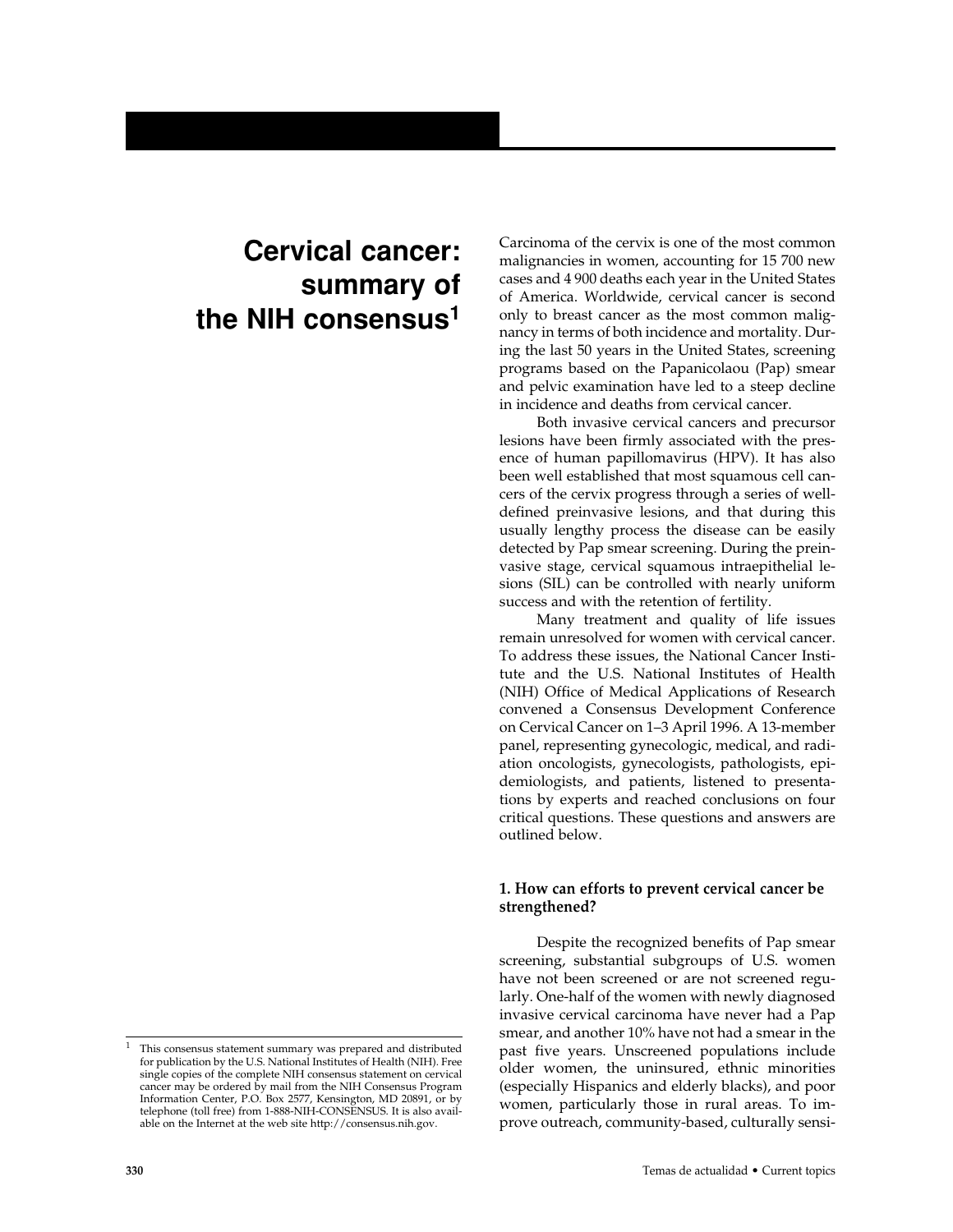tive approaches to reaching diverse ethnic populations are recommended.

Pap smear methods have changed little since the test was introduced in the late 1940s. Liquidbased specimen collection methods are currently being evaluated to improve sampling and cell preservation and presentation. In autumn 1995, the U.S. Food and Drug Administration (FDA) approved two automated instruments for rescreening smears evaluated as negative on the initial screen. Data from clinical trials suggest that these devices could reduce the rate of false negative smears, but neither their efficacy in routine practice nor their cost-benefit has been determined.

A strong causal relationship between HPV and cervical cancer and its precursors has been established. The virus is transmitted through sexual intercourse, with a peak prevalence of infection in women in the 22–25 age group. Primary prevention of HPV infections will require (1) directing education efforts toward adolescents and health care providers regarding the strong causal link between acquisition of HPV as a sexually transmitted disease and development of cervical cancer and its precursors, (2) encouraging delayed onset of sexual intercourse, (3) developing an effective prophylactic vaccine, and (4) developing effective vaginal microbicides. The data on the use of barrier methods of contraception to prevent the spread of HPV are controversial but do not support their effectiveness as a method of prevention.

Secondary prevention efforts must focus on (1) developing effective antiviral agents to treat HPV and/or prevent transformation, (2) developing therapeutic vaccines to prevent HPV progression, (3) improving the sensitivity and specificity of screening for the precursors of cervical cancer, and (4) expanding education and screening programs to target underscreened populations.

#### **2. What is the appropriate management of low-stage cervical cancer (stages I–IIA of the International Federation of Gynecology and Obstetrics [FIGO] classification)?**

The diagnosis of stage IA1 cervical squamous cell carcinoma should be based on cone biopsy, not punch cervical biopsy, preferably by using a technique that does not result in cauterized margins. At this stage, simple hysterectomy or cone biopsy (with negative margins) is virtually 100% curative; the choice of treatment should be influenced by the patient's desire to preserve fertility. At the present state of knowledge, a category of cervical adenocarcinoma that could be treated conservatively in order to preserve fertility cannot be identified.

Patients with IA2 lesions can be treated with primary radical or modified radical hysterectomy or primary radiation therapy with equivalent results. The choice of therapy should be influenced by such factors as ovarian preservation, comorbid conditions, and potential late side effects.

Patients with stages IB and IIA cervical cancer are appropriately treated with either radical hysterectomy with pelvic lymphadenectomy or radiation therapy (external beam therapy and brachytherapy) with equivalent results. The choice of therapy should be influenced by the same factors described in patients with stage IA2 disease. To minimize morbidity, primary therapy should avoid the routine use of both radical surgery and radiation therapy.

The optimal role for imaging studies in defining the extent of disease and in planning radiation therapy needs further investigation, as does the measurement of serum tumor markers in patients with invasive cervical cancer.

## **3. What is the appropriate management of advanced-stage and recurrent cervical cancer?**

For stage IIB or greater, the standard of care is primary radiation therapy, consisting of external beam radiation using megavoltage radiation energies and brachytherapy. Low-dose-rate brachytherapy (LDR) significantly reduces the rate of local recurrence. The use of high-dose-rate brachytherapy (HDR) has been increasing, although more studies are needed to define optimal fractionation schemes as well as long-term complications of this method.

Cytotoxic chemotherapy for advanced cervical cancer is currently under study. Cisplatin is the drug with the best documented activity of any single agent. At present there is no evidence that the addition of other drugs improves survival. Patients with locally recurrent disease are treated with the modality not previously received. Patients who have had a hysterectomy should receive pelvic radiation therapy. Patients who have had maximal radiation therapy may have surgery, depending on the site of recurrence and extent of disease. The clearest role for surgical therapy is for centrally recurrent disease. For most patients, tailored pelvic exenteration remains the standard surgical approach. Aggressive therapies for recurrent disease after radiation are emotionally, physically, and economically costly, and this should be considered in making treatment decisions. Palliative treatment is appropriate for patients with symptomatic disease and can be achieved in most patients by radiation therapy. Oncologists should assure patients that psychological support and adequate treatment of